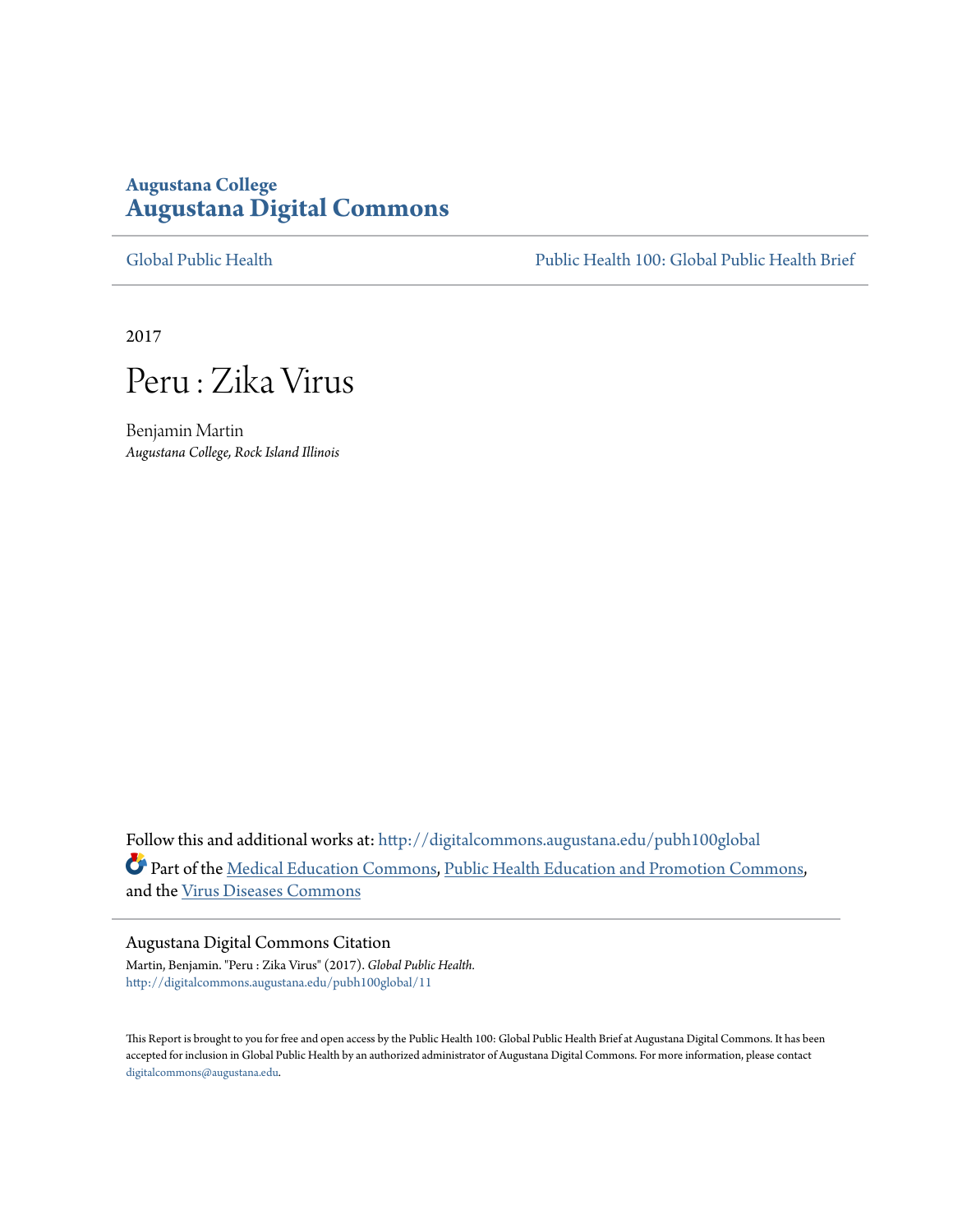# **ZIKA VIRUS IN PERU**

#### **Newsletter Date Volume 1, Issue 1**

#### When & Where Did Zika Start



#### **What is a public health issue?**

An issue becomes a public health issue when it includes these four factors. Problems occur widely /frequently. Problem produces significant death or injury to populations. Effective methods for interventions exist. Interventions must be acceptable in target population.

#### Signs and symptoms

People with Zika virus disease can have symptoms including mild fever, skin rash, red eyes, muscle and joint pain, and headache. These symptoms normally last for 2-7 days (WHO, 2016).

## **Peru**

Peru is a South American costal country (See image C). Peru has a population of 31,777,000 (World Bank, 2017). Its population consists mostly of the ethnicity of Amerindian and Mestizo, which is a term used to describe people of Latin America who have mixed ancestry with European descent (Gonzalez-Barrera, 2015). The religion of Peru is Roman Catholic; this does not mean everyone in Peru is a Roman Catholic though. The country is governed by a unitary state and semi presidential representative democracy republic with a multi-party system (Chepkemoi, 2017). This means that the people directly elect the president, which is slightly different than the American representative take on elections. They also elect a congress in a similar way. Both 130 members of congress and the president serve five year terms.

Peru is a largely underdeveloped country that struggles with a changing environment and largely informal economy. Peru is home to a large majority of the world's tropical glaciers. It is also in the zone where Earth is warming drastically. Its glaciers are melting, which provide drinking water, energy, and agriculture. The other large problem Peru faces is poverty and wealth distribution. This can be seen to increase their informal economy which is an economy taking place illegally. "According to the World Bank, a citizen of Lima earns 21 times more than a resident of the outback, where the rural poverty rate is a staggering 54 percent" (Arana, 2013). This poverty causes public health distress due to lack of: healthcare, fresh water, food, and education. In the face of a virus such as zika Peru is dangerously

underdeveloped and will need to be careful.

# **What is Zika Virus?**

Zika was first discovered in the country Uganda in 1947. (See image A) It is named after a forest in Uganda. In 1952 the first case of zika was documented and since then zika has been spreading (Bragazzi et al 2017).See image A for how it spread across Africa. Now zika has spread to Peru, a middle class country with a poor education system and healthcare system.

Zika is a virus that is acquired most commonly through a mosquito bite. It can also be transferred from mother to fetus and through sex. Zika does not normally cause someone to get sick enough to need hospitalization and has rarely killed persons (WHO, 2016). One reason why zika is such a worrisome public health issue is because of its impact on babies. Babies who contract zika have had severe health defects. The babies' heads and brains do not develop properly

causing microcephaly (see image B). They also may suffer from decreased brain tissue, damaged eyes, joint problems, and too much muscle causing restricted movement. These symptoms are known as congenital zika syndrome (Mlakar et al, 2016).



**Ben Martin**